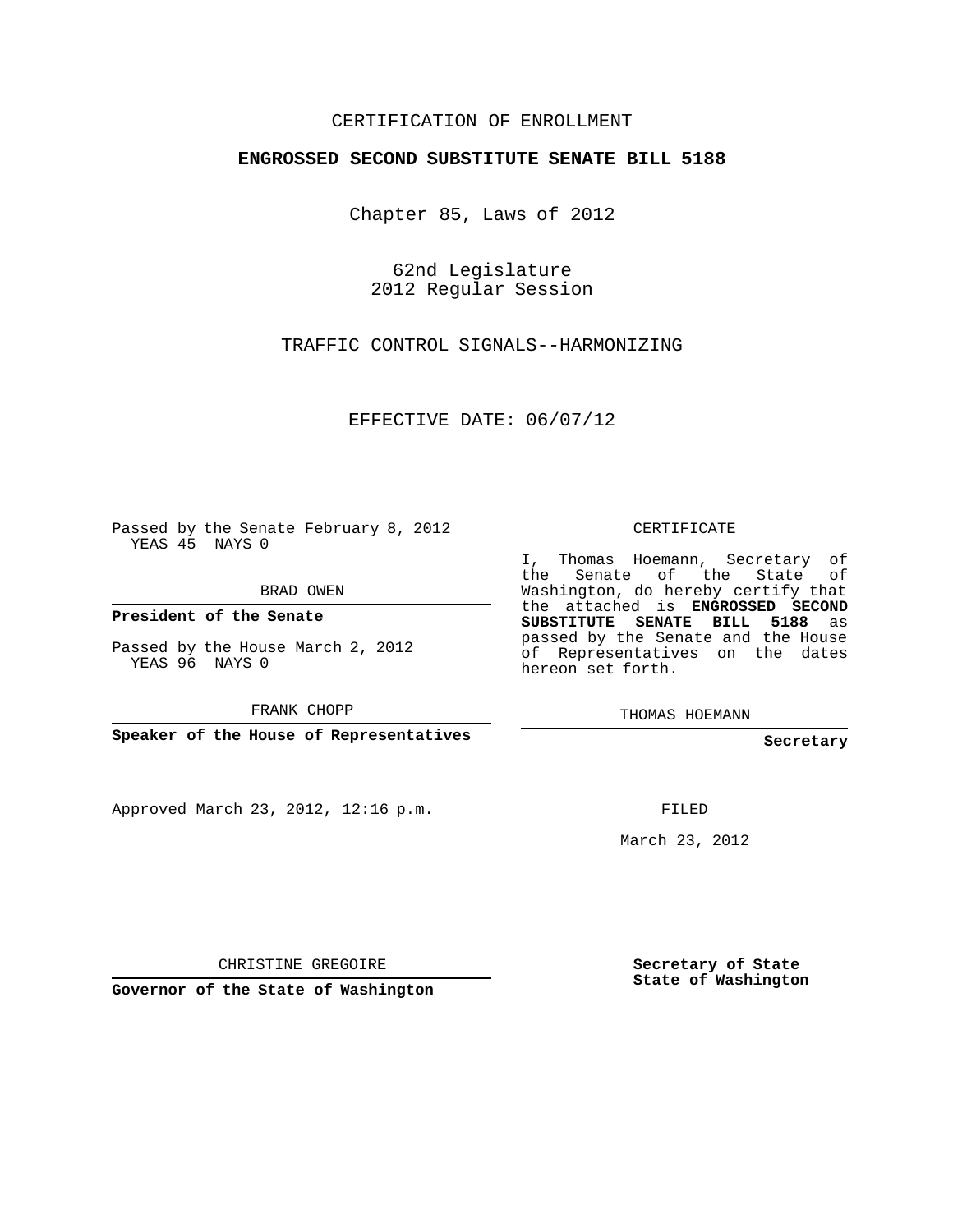## **ENGROSSED SECOND SUBSTITUTE SENATE BILL 5188** \_\_\_\_\_\_\_\_\_\_\_\_\_\_\_\_\_\_\_\_\_\_\_\_\_\_\_\_\_\_\_\_\_\_\_\_\_\_\_\_\_\_\_\_\_

\_\_\_\_\_\_\_\_\_\_\_\_\_\_\_\_\_\_\_\_\_\_\_\_\_\_\_\_\_\_\_\_\_\_\_\_\_\_\_\_\_\_\_\_\_

Passed Legislature - 2012 Regular Session

## **State of Washington 62nd Legislature 2012 Regular Session**

**By** Senate Transportation (originally sponsored by Senators Becker, Haugen, Swecker, Stevens, King, Fain, Delvin, Holmquist Newbry, Honeyford, and Hewitt)

READ FIRST TIME 01/24/12.

 AN ACT Relating to harmonizing certain traffic control signal provisions relative to yellow change intervals, certain fine amount limitations, and certain signage and reporting requirements; amending RCW 46.63.170; adding a new section to chapter 47.36 RCW; and creating a new section.

BE IT ENACTED BY THE LEGISLATURE OF THE STATE OF WASHINGTON:

 NEW SECTION. **Sec. 1.** The legislature finds that it is in the interests of the driving public to continue to provide for a uniform system of traffic control signals, including provisions relative to yellow light durations, fine amounts for certain traffic control signal violations, and signage and reporting requirements at certain traffic control signal locations. The legislature further finds that a uniform system of traffic control signals greatly enhances the public's confidence in a safe and equitable highway network. Therefore, it is the intent of the legislature to harmonize and make uniform certain legal provisions relating to traffic control signals.

 NEW SECTION. **Sec. 2.** A new section is added to chapter 47.36 RCW to read as follows: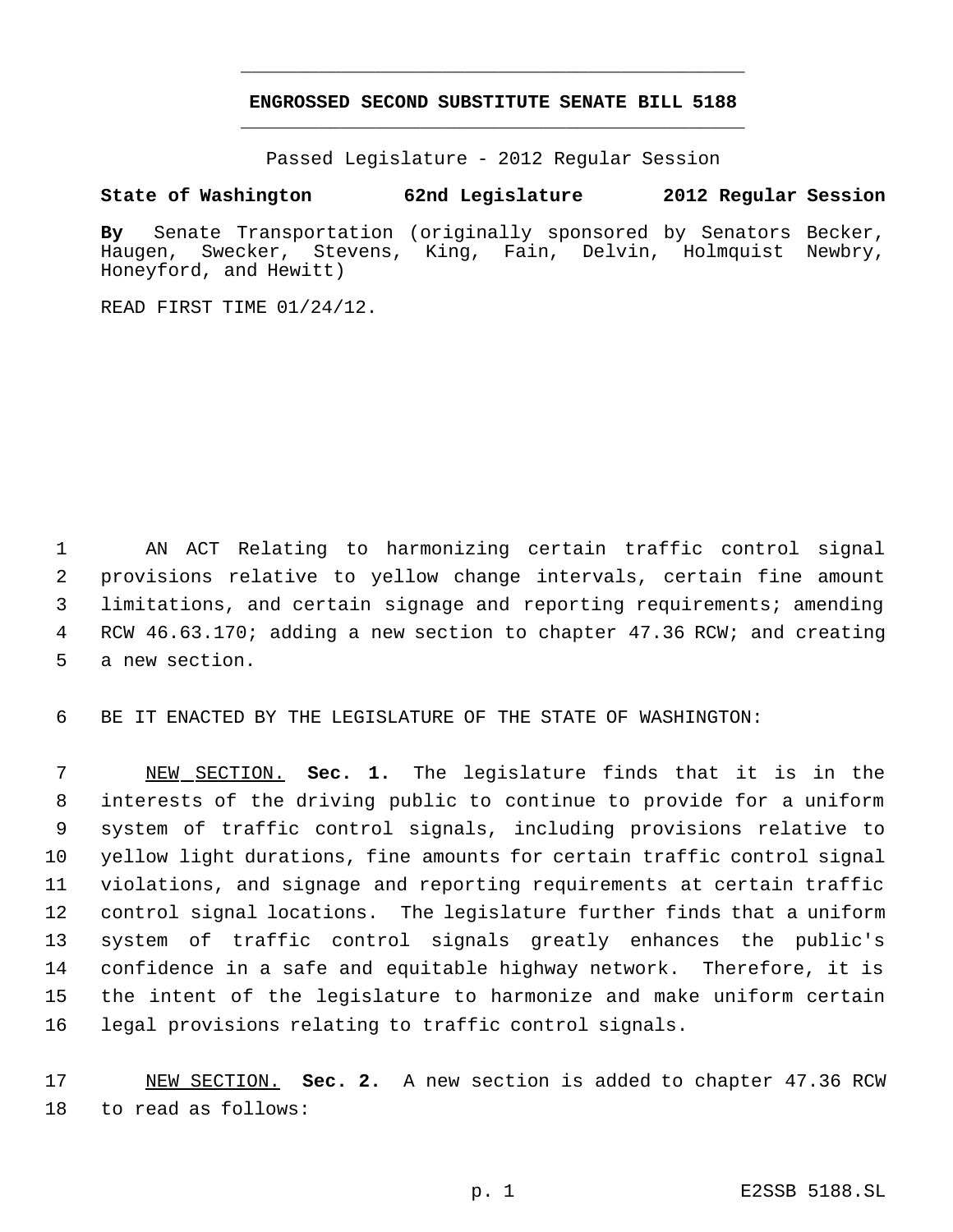The duration of a yellow change interval at any traffic control signal must be at least as long as the minimum yellow change interval identified in the manual of uniform traffic control devices for streets and highways as adopted by the department under this chapter.

 **Sec. 3.** RCW 46.63.170 and 2011 c 367 s 704 are each amended to read as follows:

 (1) The use of automated traffic safety cameras for issuance of notices of infraction is subject to the following requirements:

9 (a) The appropriate local legislative authority must ((first 10 enact)) prepare an analysis of the locations within the jurisdiction 11 where automated traffic safety cameras are proposed to be located: (i) 12 Before enacting an ordinance allowing for ((their use)) the initial use of automated traffic safety cameras; and (ii) before adding additional cameras or relocating any existing camera to a new location within the 15 jurisdiction. Automated traffic safety cameras may be used to detect one or more of the following: Stoplight, railroad crossing, or school speed zone violations. At a minimum, the local ordinance must contain the restrictions described in this section and provisions for public notice and signage. Cities and counties using automated traffic safety cameras before July 24, 2005, are subject to the restrictions described in this section, but are not required to enact an authorizing 22 ordinance. Beginning one year after the effective date of this 23 section, cities and counties using automated traffic safety cameras must post an annual report of the number of traffic accidents that 25 occurred at each location where an automated traffic safety camera is located as well as the number of notices of infraction issued for each 27 camera and any other relevant information about the automated traffic safety cameras that the city or county deems appropriate on the city's or county's web site.

 $\qquad$  (b) Use of automated traffic safety cameras is restricted to (( $t$ wo- $\ar{t}$  arterial)) the following locations only: (i) Intersections(( $\tau$ )) of two arterials with traffic control signals that have yellow change interval durations in accordance with section 2 of this act, which interval 34 durations may not be reduced after placement of the camera; (ii) 35 railroad crossings( $(\tau)$ ); and (iii) school speed zones ( $(\theta n \frac{1}{y})$ ).

 (c) During the 2011-2013 fiscal biennium, automated traffic safety cameras may be used to detect speed violations for the purposes of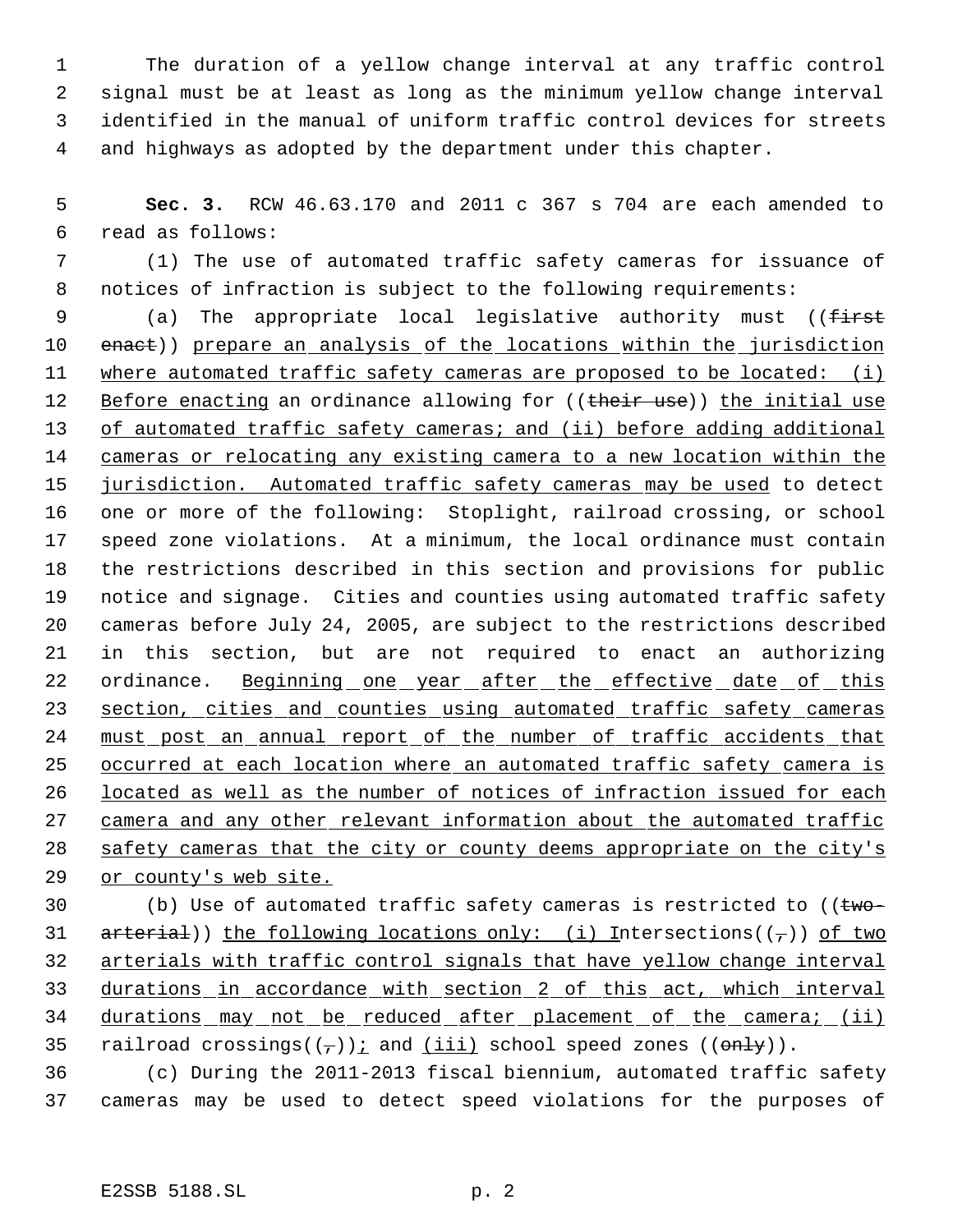section 201(2), chapter 367, Laws of 2011 if the local legislative authority first enacts an ordinance authorizing the use of cameras to detect speed violations.

 (d) Automated traffic safety cameras may only take pictures of the vehicle and vehicle license plate and only while an infraction is occurring. The picture must not reveal the face of the driver or of 7 passengers in the vehicle. The primary purpose of camera placement is to take pictures of the vehicle and vehicle license plate when an infraction is occurring. Cities and counties shall consider installing 10 cameras in a manner that minimizes the impact of camera flash on drivers.

 (e) A notice of infraction must be mailed to the registered owner of the vehicle within fourteen days of the violation, or to the renter of a vehicle within fourteen days of establishing the renter's name and address under subsection (3)(a) of this section. The law enforcement officer issuing the notice of infraction shall include with it a certificate or facsimile thereof, based upon inspection of photographs, microphotographs, or electronic images produced by an automated traffic safety camera, stating the facts supporting the notice of infraction. This certificate or facsimile is prima facie evidence of the facts contained in it and is admissible in a proceeding charging a violation under this chapter. The photographs, microphotographs, or electronic images evidencing the violation must be available for inspection and admission into evidence in a proceeding to adjudicate the liability for the infraction. A person receiving a notice of infraction based on evidence detected by an automated traffic safety camera may respond to the notice by mail.

 (f) The registered owner of a vehicle is responsible for an 29 infraction under RCW  $46.63.030(1)((\{e\}))$   $(d)$  unless the registered owner overcomes the presumption in RCW 46.63.075, or, in the case of a rental car business, satisfies the conditions under subsection (3) of this section. If appropriate under the circumstances, a renter identified under subsection (3)(a) of this section is responsible for an infraction.

 (g) Notwithstanding any other provision of law, all photographs, microphotographs, or electronic images prepared under this section are for the exclusive use of law enforcement in the discharge of duties under this section and are not open to the public and may not be used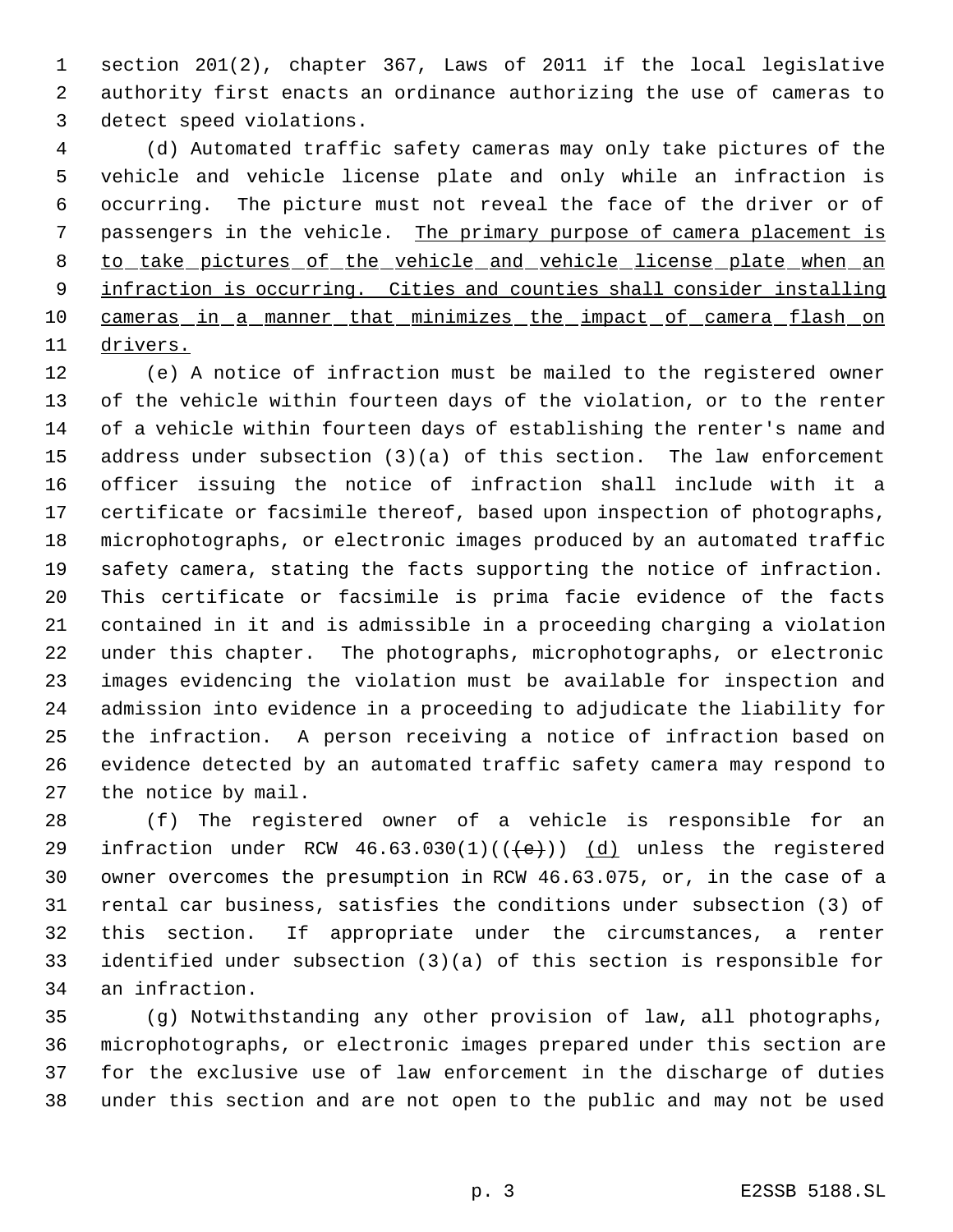in a court in a pending action or proceeding unless the action or proceeding relates to a violation under this section. No photograph, microphotograph, or electronic image may be used for any purpose other than enforcement of violations under this section nor retained longer than necessary to enforce this section.

 (h) All locations where an automated traffic safety camera is used must be clearly marked at least thirty days prior to activation of the camera by placing signs in locations that clearly indicate to a driver that he or she is entering a zone where traffic laws are enforced by an automated traffic safety camera. Signs placed in automated traffic safety camera locations after the effective date of this section must 12 follow the specifications and guidelines under the manual of uniform 13 traffic control devices for streets and highways as adopted by the department of transportation under chapter 47.36 RCW.

 (i) If a county or city has established an authorized automated traffic safety camera program under this section, the compensation paid to the manufacturer or vendor of the equipment used must be based only upon the value of the equipment and services provided or rendered in support of the system, and may not be based upon a portion of the fine or civil penalty imposed or the revenue generated by the equipment.

 (2) Infractions detected through the use of automated traffic safety cameras are not part of the registered owner's driving record under RCW 46.52.101 and 46.52.120. Additionally, infractions generated by the use of automated traffic safety cameras under this section shall be processed in the same manner as parking infractions, including for the purposes of RCW 3.50.100, 35.20.220, 46.16A.120, and 46.20.270(3). 27 ((However,)) The amount of the fine issued for an infraction generated through the use of an automated traffic safety camera shall not exceed the amount of a fine issued for other parking infractions within the 30 jurisdiction. However, the amount of the fine issued for a traffic control signal violation detected through the use of an automated 32 traffic safety camera shall not exceed the monetary penalty for a violation of RCW 46.61.050 as provided under RCW 46.63.110, including all applicable statutory assessments.

 (3) If the registered owner of the vehicle is a rental car business, the law enforcement agency shall, before a notice of infraction being issued under this section, provide a written notice to the rental car business that a notice of infraction may be issued to